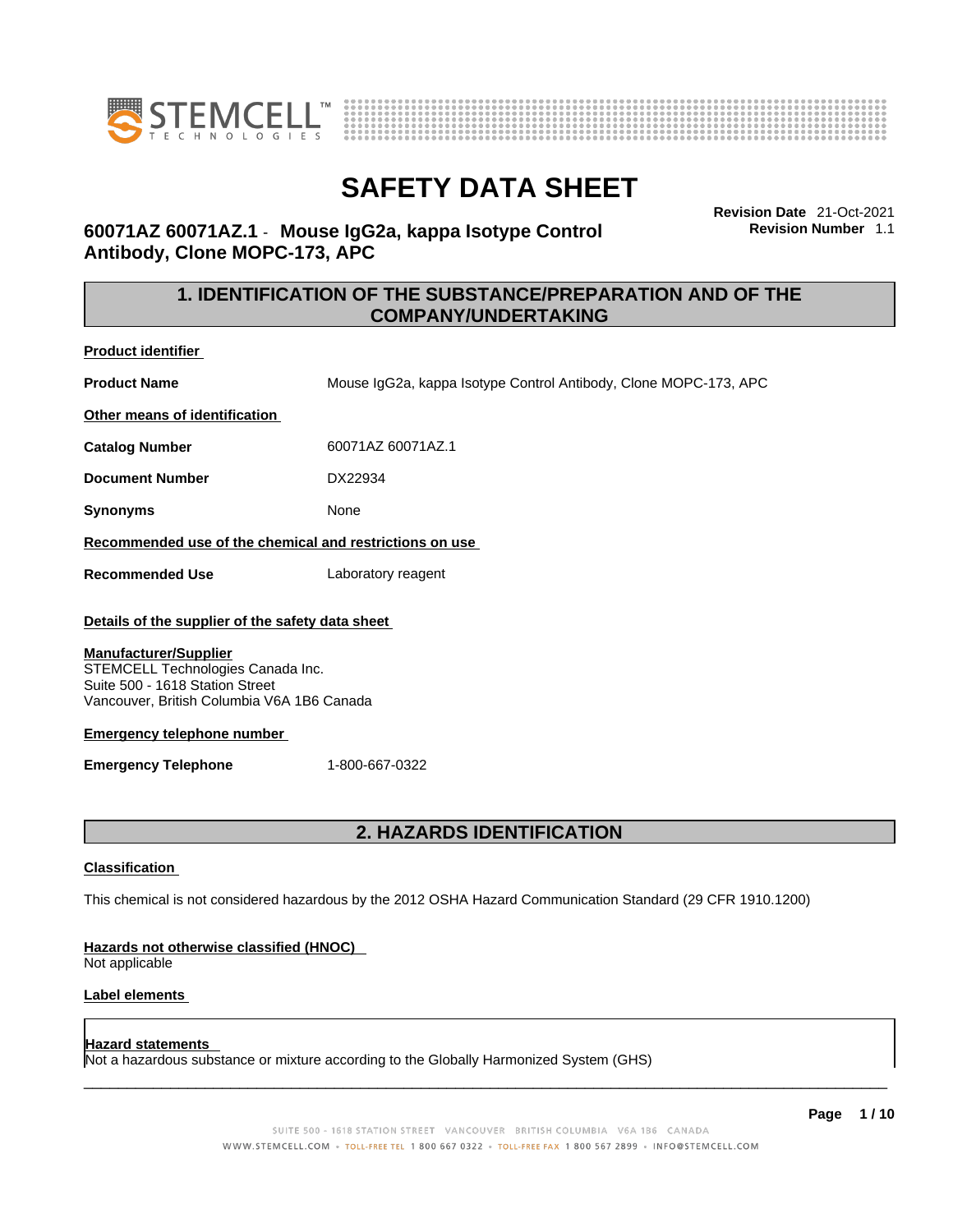



## \_\_\_\_\_\_\_\_\_\_\_\_\_\_\_\_\_\_\_\_\_\_\_\_\_\_\_\_\_\_\_\_\_\_\_\_\_\_\_\_\_\_\_\_\_\_\_\_\_\_\_\_\_\_\_\_\_\_\_\_\_\_\_\_\_\_\_\_\_\_\_\_\_\_\_\_\_\_\_\_\_\_\_\_\_\_\_\_\_\_\_\_\_ **Revision Date** 21-Oct-2021 **60071AZ 60071AZ.1** - **Mouse IgG2a, kappa Isotype Control Antibody, Clone MOPC-173, APC**

The product contains no substances which at their given concentration, are considered to be hazardous to health.

**Appearance** Clear **Physical state** Liquid **Odor** No data available

**Revision Number** 1.1

**Other Information** 

Not applicable

**Unknown acute toxicity** 0 % of the mixture consists of ingredient(s) of unknown toxicity

0 % of the mixture consists of ingredient(s) of unknown acute oral toxicity

0 % of the mixture consists of ingredient(s) of unknown acute dermal toxicity

0 % of the mixture consists of ingredient(s) of unknown acute inhalation toxicity (gas)

0 % of the mixture consists of ingredient(s) of unknown acute inhalation toxicity (vapor)

0 % of the mixture consists of ingredient(s) of unknown acute inhalation toxicity (dust/mist)

### **3. COMPOSITION/INFORMATION ON INGREDIENTS**

### **Substance**

Not applicable.

### **Mixture**

Not a hazardous substance or mixture according to the Globally Harmonized System (GHS)

\*The exact percentage (concentration) ofcomposition has been withheld as a trade secret.

### **4. FIRST AID MEASURES**

### **Description of first aid measures**

| <b>Inhalation</b>   | Remove to fresh air.                                                                                                    |
|---------------------|-------------------------------------------------------------------------------------------------------------------------|
| Eye contact         | Rinse thoroughly with plenty of water for at least 15 minutes, lifting lower and upper eyelids.<br>Consult a physician. |
| <b>Skin contact</b> | Wash skin with soap and water.                                                                                          |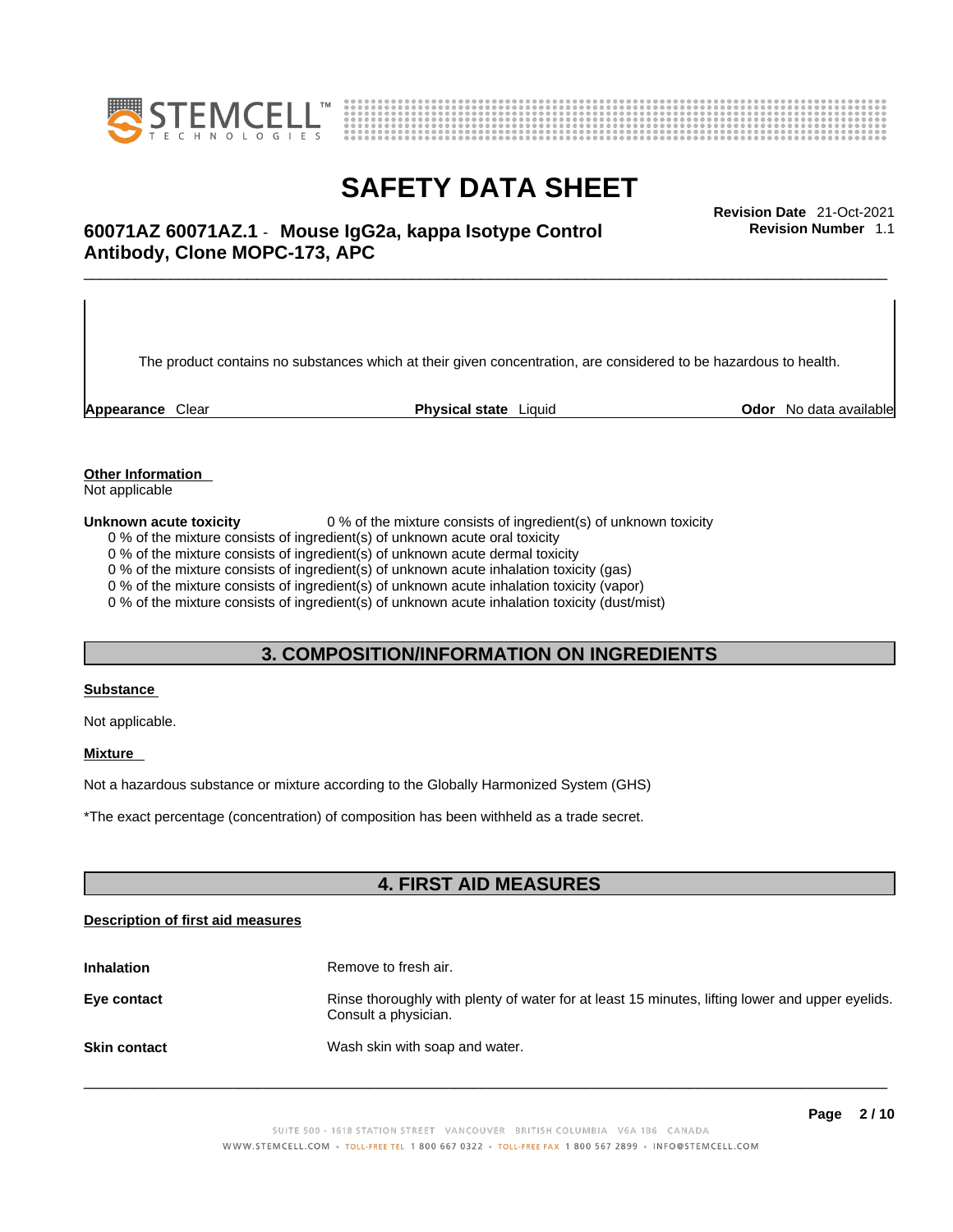



## \_\_\_\_\_\_\_\_\_\_\_\_\_\_\_\_\_\_\_\_\_\_\_\_\_\_\_\_\_\_\_\_\_\_\_\_\_\_\_\_\_\_\_\_\_\_\_\_\_\_\_\_\_\_\_\_\_\_\_\_\_\_\_\_\_\_\_\_\_\_\_\_\_\_\_\_\_\_\_\_\_\_\_\_\_\_\_\_\_\_\_\_\_ **Revision Date** 21-Oct-2021 **60071AZ 60071AZ.1** - **Mouse IgG2a, kappa Isotype Control Antibody, Clone MOPC-173, APC**

**Revision Number** 1.1

| Ingestion                                                                                                 | Clean mouth with water and drink afterwards plenty of water.                                                                          |  |
|-----------------------------------------------------------------------------------------------------------|---------------------------------------------------------------------------------------------------------------------------------------|--|
| Most important symptoms and effects, both acute and delayed                                               |                                                                                                                                       |  |
| <b>Symptoms</b>                                                                                           | No information available.                                                                                                             |  |
|                                                                                                           | Indication of any immediate medical attention and special treatment needed                                                            |  |
| Note to physicians                                                                                        | Treat symptomatically.                                                                                                                |  |
|                                                                                                           | <b>5. FIRE-FIGHTING MEASURES</b>                                                                                                      |  |
| <b>Suitable Extinguishing Media</b>                                                                       | Use extinguishing measures that are appropriate to local circumstances and the<br>surrounding environment.                            |  |
| Unsuitable extinguishing media                                                                            | CAUTION: Use of water spray when fighting fire may be inefficient.                                                                    |  |
| Specific hazards arising from the<br>chemical                                                             | No information available.                                                                                                             |  |
| <b>Explosion data</b><br>Sensitivity to Mechanical Impact None.<br><b>Sensitivity to Static Discharge</b> | None.                                                                                                                                 |  |
| Special protective equipment for<br>fire-fighters                                                         | Firefighters should wear self-contained breathing apparatus and full firefighting turnout<br>gear. Use personal protection equipment. |  |
| <b>6. ACCIDENTAL RELEASE MEASURES</b>                                                                     |                                                                                                                                       |  |
|                                                                                                           | Personal precautions, protective equipment and emergency procedures                                                                   |  |
| <b>Personal precautions</b>                                                                               | Ensure adequate ventilation.                                                                                                          |  |
|                                                                                                           |                                                                                                                                       |  |
| <b>Environmental precautions</b>                                                                          |                                                                                                                                       |  |

**Environmental precautions** See Section 12 for additional Ecological Information.

### **Methods and material for containment and cleaning up**

**Methods for containment** Prevent further leakage or spillage if safe to do so.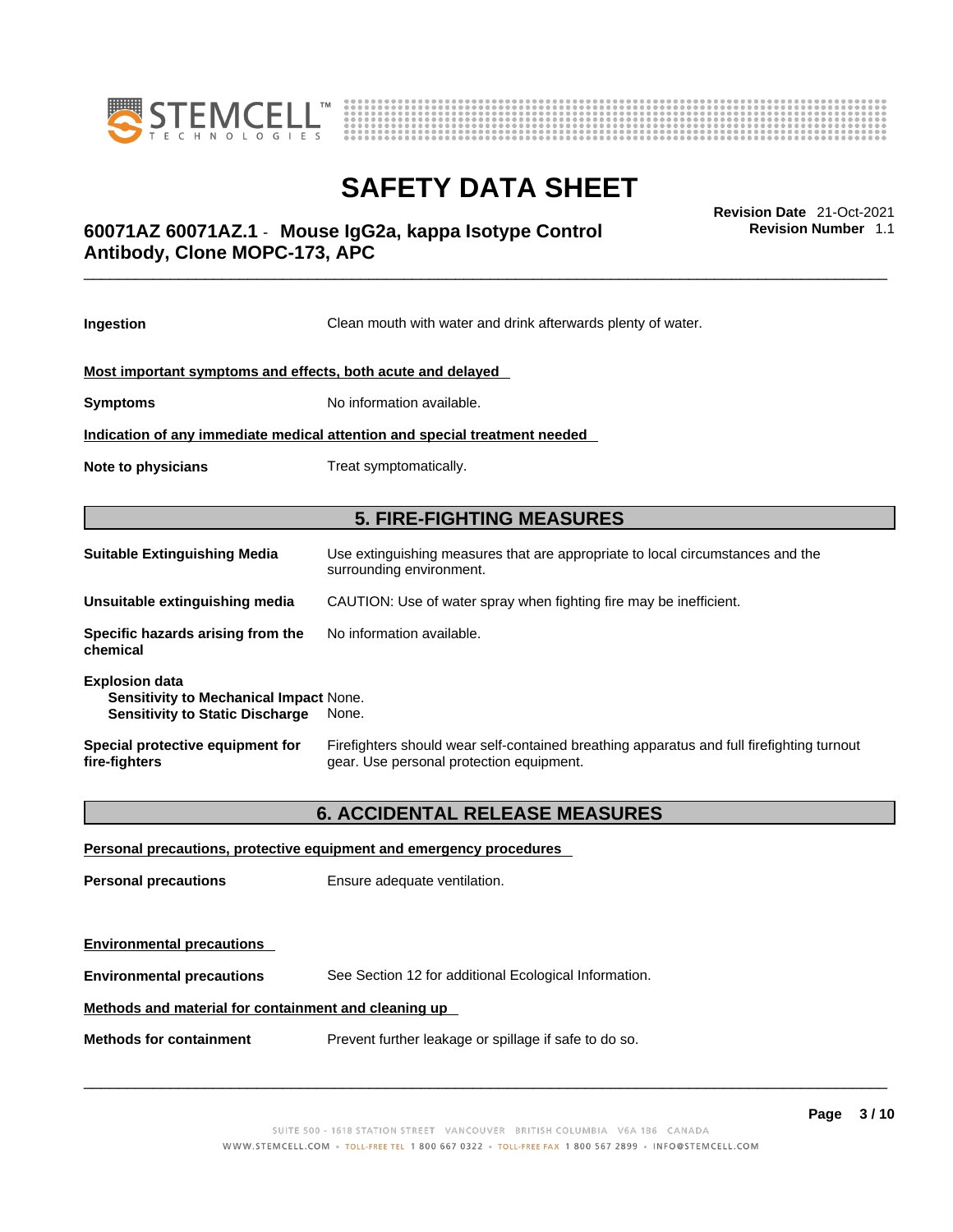



**Revision Number** 1.1

## \_\_\_\_\_\_\_\_\_\_\_\_\_\_\_\_\_\_\_\_\_\_\_\_\_\_\_\_\_\_\_\_\_\_\_\_\_\_\_\_\_\_\_\_\_\_\_\_\_\_\_\_\_\_\_\_\_\_\_\_\_\_\_\_\_\_\_\_\_\_\_\_\_\_\_\_\_\_\_\_\_\_\_\_\_\_\_\_\_\_\_\_\_ **Revision Date** 21-Oct-2021 **60071AZ 60071AZ.1** - **Mouse IgG2a, kappa Isotype Control Antibody, Clone MOPC-173, APC**

| Methods for cleaning up                | Pick up and transfer to properly labeled containers.                                 |
|----------------------------------------|--------------------------------------------------------------------------------------|
| <b>Prevention of secondary hazards</b> | Clean contaminated objects and areas thoroughly observing environmental regulations. |

### **7. HANDLING AND STORAGE**

# **Precautions for safe handling Advice on safe handling** Handle in accordance with good industrial hygiene and safety practice. **Conditions for safe storage, including any incompatibilities Storage Conditions** Store in accordance with information listed on the Product Information Sheet (PIS).

### **8. EXPOSURE CONTROLS/PERSONAL PROTECTION**

### **Control parameters**

**Exposure Limits** This product, as supplied, does not contain any hazardous materials with occupational exposure limits established by the region specific regulatory bodies.

### **Appropriate engineering controls**

| <b>Engineering controls</b> | Showers              |
|-----------------------------|----------------------|
|                             | Eyewash stations     |
|                             | Ventilation systems. |

**Individual protection measures, such as personal protective equipment Eye/face protection** No special protective equipment required. **Skin and body protection** No special protective equipment required. **Respiratory protection** No protective equipment is needed under normal use conditions. If exposure limits are exceeded or irritation is experienced, ventilation and evacuation may be required. **General hygiene considerations** Handle in accordance with good industrial hygiene and safety practice.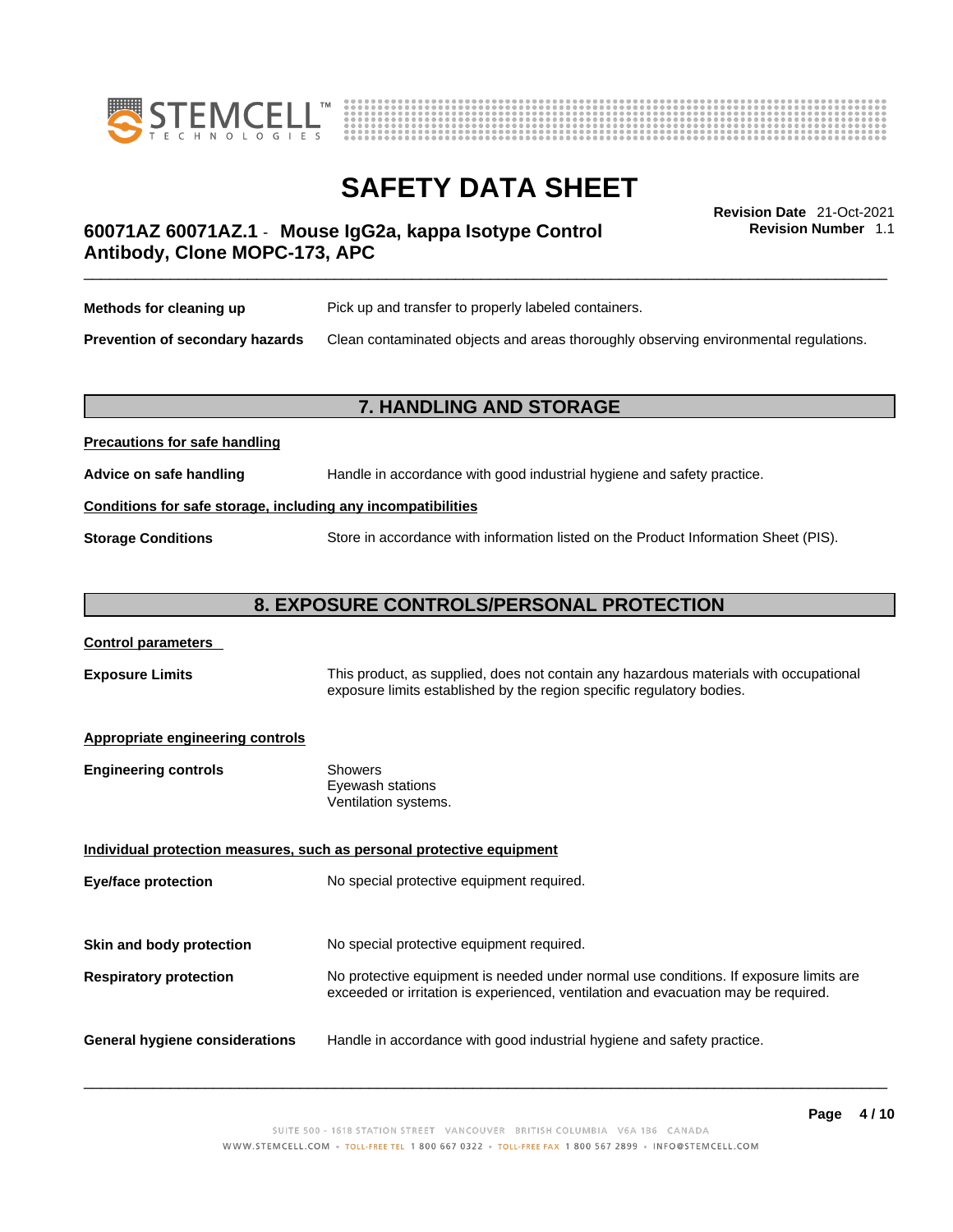



\_\_\_\_\_\_\_\_\_\_\_\_\_\_\_\_\_\_\_\_\_\_\_\_\_\_\_\_\_\_\_\_\_\_\_\_\_\_\_\_\_\_\_\_\_\_\_\_\_\_\_\_\_\_\_\_\_\_\_\_\_\_\_\_\_\_\_\_\_\_\_\_\_\_\_\_\_\_\_\_\_\_\_\_\_\_\_\_\_\_\_\_\_ **Revision Date** 21-Oct-2021 **60071AZ 60071AZ.1** - **Mouse IgG2a, kappa Isotype Control Antibody, Clone MOPC-173, APC** 

**Revision Number** 1.1

## **9. PHYSICAL AND CHEMICAL PROPERTIES**

| Information on basic physical and chemical properties |                          |                  |
|-------------------------------------------------------|--------------------------|------------------|
| <b>Physical state</b>                                 | Liquid                   |                  |
| Appearance                                            | Clear                    |                  |
| Color                                                 | No information available |                  |
| Odor                                                  | No data available        |                  |
| <b>Odor threshold</b>                                 | No data available        |                  |
|                                                       |                          |                  |
| <b>Property</b>                                       | <b>Values</b>            | Remarks • Method |
| рH                                                    | No data available        | None known       |
| Melting point / freezing point                        | No data available        | None known       |
| Boiling point / boiling range                         | No data available        | None known       |
| <b>Flash point</b>                                    | No data available        | None known       |
| <b>Evaporation rate</b>                               | No data available        | None known       |
| Flammability (solid, gas)                             | No data available        | None known       |
| <b>Flammability Limit in Air</b>                      |                          | None known       |
| <b>Upper flammability limit:</b>                      | No data available        |                  |
| Lower flammability limit:                             | No data available        |                  |
| Vapor pressure                                        | No data available        | None known       |
| Vapor density                                         | No data available        | None known       |
| <b>Relative density</b>                               | No data available        | None known       |
| <b>Water solubility</b>                               | No data available        | None known       |
| Solubility in other solvents                          | No data available        | None known       |
| <b>Partition coefficient</b>                          | No data available        | None known       |
| <b>Autoignition temperature</b>                       | No data available        | None known       |
| <b>Decomposition temperature</b>                      | No data available        | None known       |
| <b>Kinematic viscosity</b>                            | No data available        | None known       |
| <b>Dynamic viscosity</b>                              | No data available        | None known       |
| <b>Explosive properties</b>                           | No data available        |                  |
| <b>Oxidizing properties</b>                           | No information available |                  |
| <b>Other Information</b>                              |                          |                  |
| <b>Softening point</b>                                | No information available |                  |
| Molecular weight                                      | No information available |                  |
| <b>Molecular formula</b>                              | No information available |                  |
|                                                       | No information available |                  |
| <b>VOC Content (%)</b>                                | No information available |                  |
| <b>Liquid Density</b>                                 | No information available |                  |
| <b>Bulk density</b>                                   |                          |                  |
| <b>10. STABILITY AND REACTIVITY</b>                   |                          |                  |

**Reactivity No information available.** 

**Chemical stability** Stable under recommended transport or storage conditions.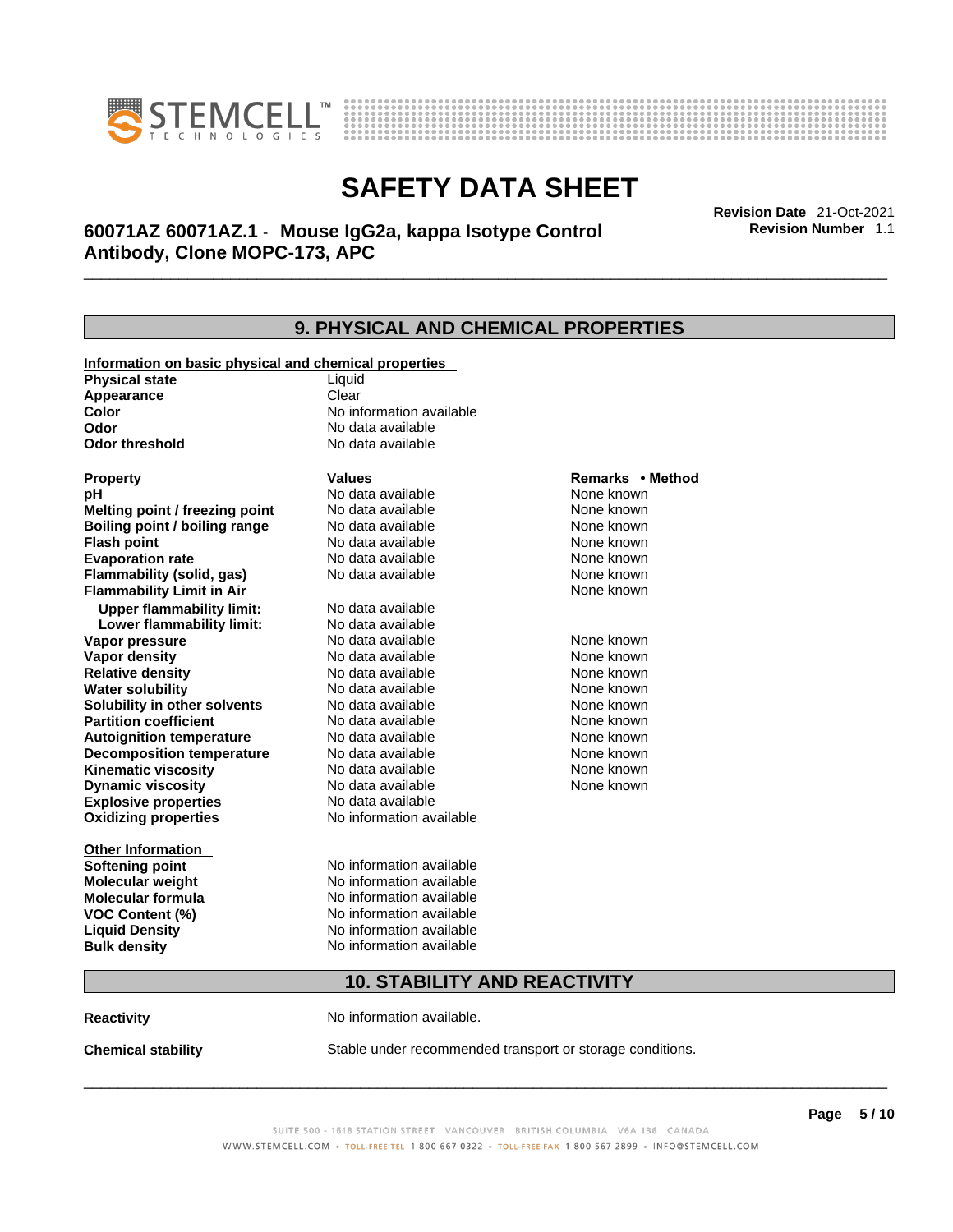



\_\_\_\_\_\_\_\_\_\_\_\_\_\_\_\_\_\_\_\_\_\_\_\_\_\_\_\_\_\_\_\_\_\_\_\_\_\_\_\_\_\_\_\_\_\_\_\_\_\_\_\_\_\_\_\_\_\_\_\_\_\_\_\_\_\_\_\_\_\_\_\_\_\_\_\_\_\_\_\_\_\_\_\_\_\_\_\_\_\_\_\_\_ **Revision Date** 21-Oct-2021 **60071AZ 60071AZ.1** - **Mouse IgG2a, kappa Isotype Control Antibody, Clone MOPC-173, APC** 

**Revision Number** 1.1

| <b>Possibility of hazardous reactions</b> None under normal processing. |                                           |
|-------------------------------------------------------------------------|-------------------------------------------|
| <b>Conditions to avoid</b>                                              | None known based on information supplied. |
| Incompatible materials                                                  | None known based on information supplied. |
|                                                                         |                                           |

**Hazardous decomposition products** None known based on information supplied.

### **11. TOXICOLOGICAL INFORMATION**

### **Information on likely routes of exposure**

### **Product Information**

| <b>Inhalation</b>                                                            | Specific test data for the substance or mixture is not available. |  |
|------------------------------------------------------------------------------|-------------------------------------------------------------------|--|
| Eye contact                                                                  | Specific test data for the substance or mixture is not available. |  |
| <b>Skin contact</b>                                                          | Specific test data for the substance or mixture is not available. |  |
| Ingestion                                                                    | Specific test data for the substance or mixture is not available. |  |
| Symptoms related to the physical, chemical and toxicological characteristics |                                                                   |  |

**Symptoms** No information available.

**Numerical measures of toxicity**

**Acute toxicity**

**Unknown acute toxicity** 0 % of the mixture consists of ingredient(s) of unknown toxicity

0 % of the mixture consists of ingredient(s) of unknown acute oral toxicity

0 % of the mixture consists of ingredient(s) of unknown acute dermal toxicity

0 % of the mixture consists of ingredient(s) of unknown acute inhalation toxicity (gas)

0 % of the mixture consists of ingredient(s) of unknown acute inhalation toxicity (vapor)

0 % of the mixture consists of ingredient(s) of unknown acute inhalation toxicity (dust/mist) Product Information

#### **Delayed and immediate effects as well as chronic effects from short and long-term exposure**

| <b>Skin corrosior</b><br>ion/irritation | `available.<br>No inforn<br>nation |
|-----------------------------------------|------------------------------------|
| Produc<br><b>Information</b>            |                                    |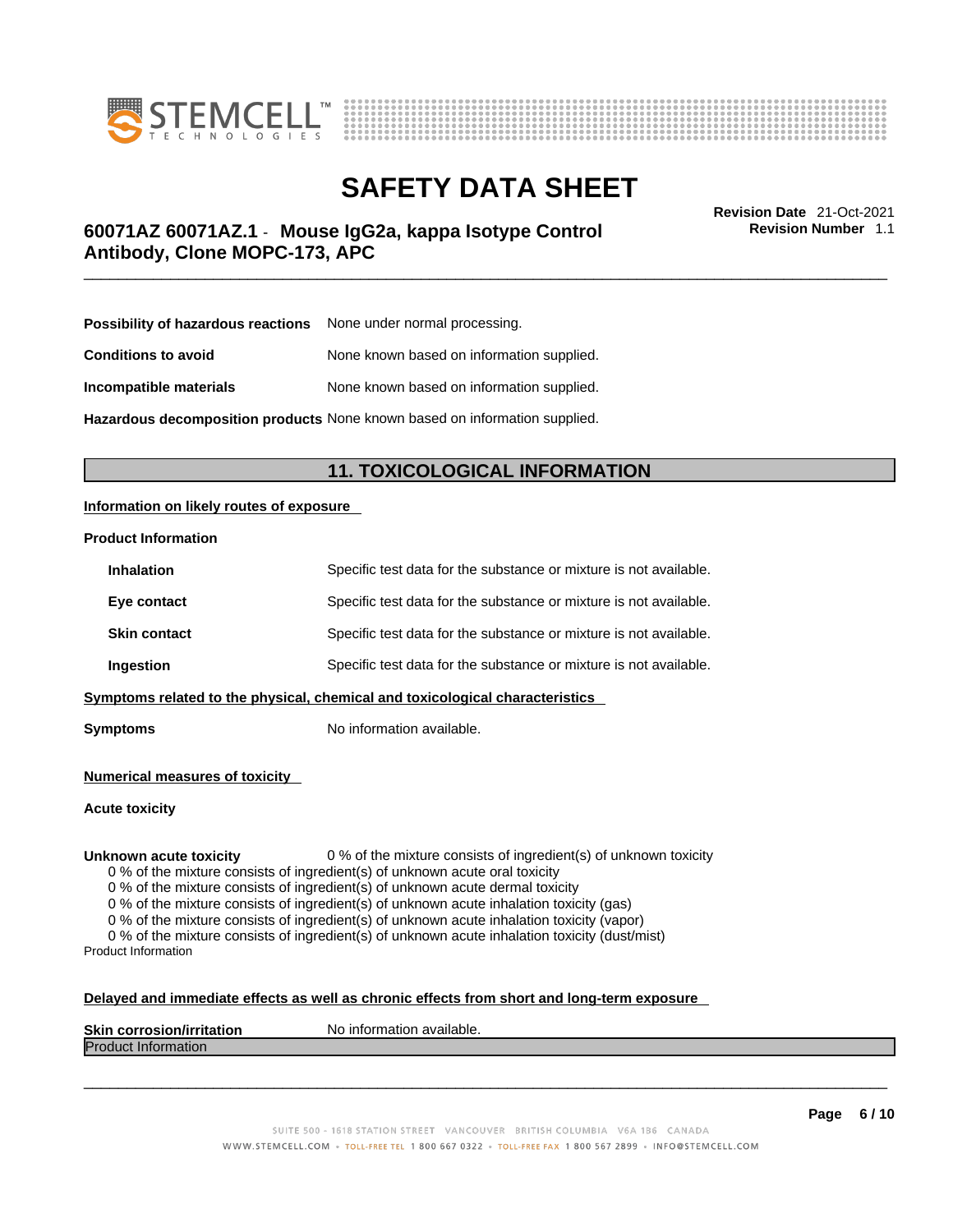

**Ecotoxicity** 



# **SAFETY DATA SHEET**

## \_\_\_\_\_\_\_\_\_\_\_\_\_\_\_\_\_\_\_\_\_\_\_\_\_\_\_\_\_\_\_\_\_\_\_\_\_\_\_\_\_\_\_\_\_\_\_\_\_\_\_\_\_\_\_\_\_\_\_\_\_\_\_\_\_\_\_\_\_\_\_\_\_\_\_\_\_\_\_\_\_\_\_\_\_\_\_\_\_\_\_\_\_ **Revision Date** 21-Oct-2021 **60071AZ 60071AZ.1** - **Mouse IgG2a, kappa Isotype Control Antibody, Clone MOPC-173, APC**

**Revision Number** 1.1

| Serious eye damage/eye irritation | No information available.  |  |  |
|-----------------------------------|----------------------------|--|--|
| Product Information               |                            |  |  |
| Respiratory or skin sensitization | No information available.  |  |  |
| <b>Product Information</b>        |                            |  |  |
| <b>Germ cell mutagenicity</b>     | No information available.  |  |  |
| <b>Product Information</b>        |                            |  |  |
| Carcinogenicity                   | No information available.  |  |  |
| <b>Reproductive toxicity</b>      | No information available.  |  |  |
|                                   | <b>Product Information</b> |  |  |
| <b>STOT - single exposure</b>     | No information available.  |  |  |
| <b>Product Information</b>        |                            |  |  |
| <b>STOT - repeated exposure</b>   | No information available.  |  |  |
|                                   | <b>Product Information</b> |  |  |
| <b>Aspiration hazard</b>          | No information available.  |  |  |

### **12. ECOLOGICAL INFORMATION**

| <b>ECOTOXICITY</b>                   |                                    |  |
|--------------------------------------|------------------------------------|--|
| <b>Product Information</b>           |                                    |  |
| <b>Persistence and degradability</b> | No information available.          |  |
| <b>Bioaccumulation</b>               | There is no data for this product. |  |
| Other adverse effects                | No information available.          |  |

### **13. DISPOSAL CONSIDERATIONS**

| Waste treatment methods                |                                                                                                                    |
|----------------------------------------|--------------------------------------------------------------------------------------------------------------------|
| Waste from residues/unused<br>products | Dispose of in accordance with local regulations. Dispose of waste in accordance with<br>environmental legislation. |
| <b>Contaminated packaging</b>          | Do not reuse empty containers.                                                                                     |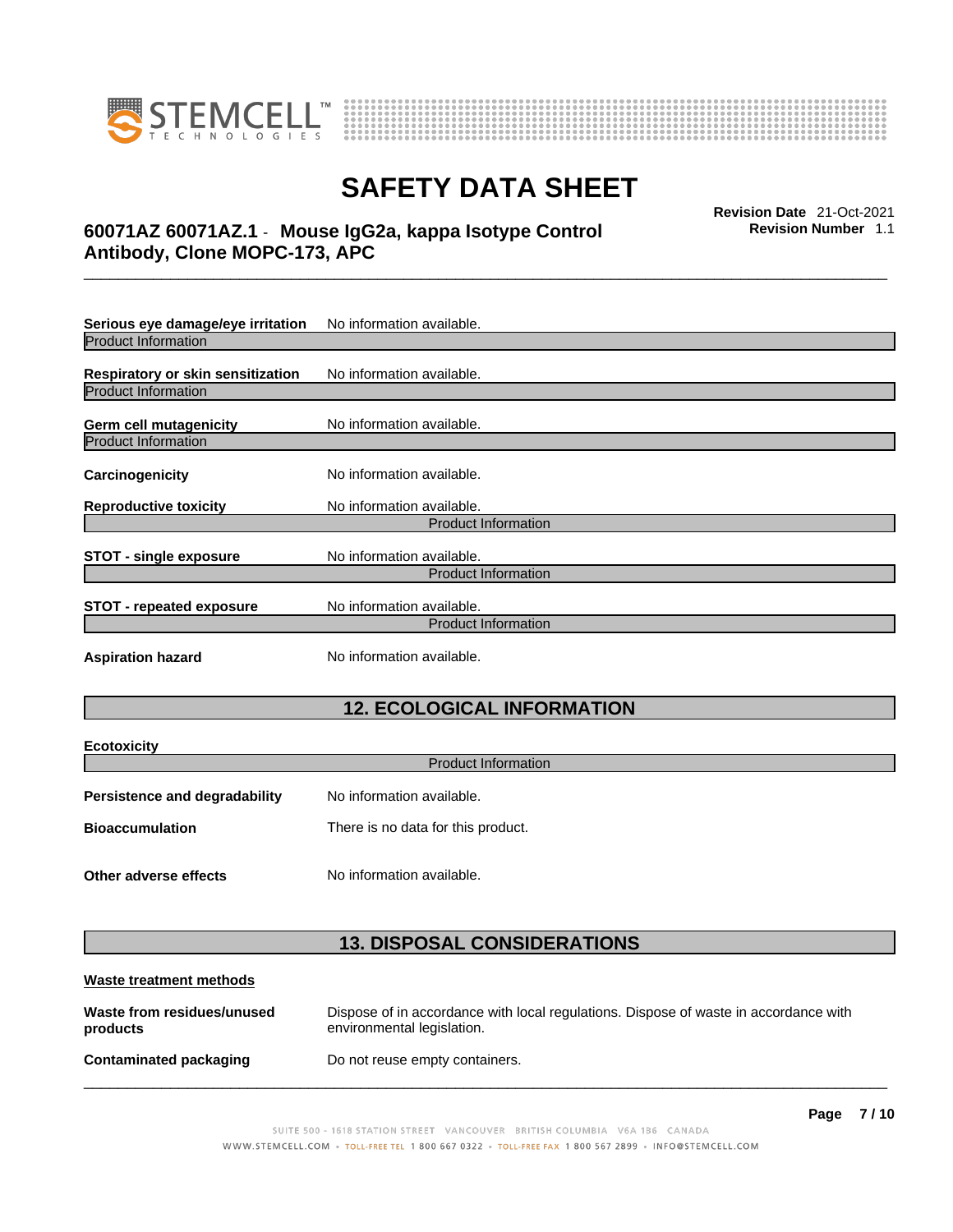



\_\_\_\_\_\_\_\_\_\_\_\_\_\_\_\_\_\_\_\_\_\_\_\_\_\_\_\_\_\_\_\_\_\_\_\_\_\_\_\_\_\_\_\_\_\_\_\_\_\_\_\_\_\_\_\_\_\_\_\_\_\_\_\_\_\_\_\_\_\_\_\_\_\_\_\_\_\_\_\_\_\_\_\_\_\_\_\_\_\_\_\_\_ **Revision Date** 21-Oct-2021 **60071AZ 60071AZ.1** - **Mouse IgG2a, kappa Isotype Control Antibody, Clone MOPC-173, APC** 

**US EPA Waste Number** P105

**14. TRANSPORT INFORMATION** 

| DOT         | Not regulated |
|-------------|---------------|
| <u>TDG</u>  | Not regulated |
| <b>MEX</b>  | Not regulated |
| ICAO (air)  | Not regulated |
| IATA        | Not regulated |
| <b>IMDG</b> | Not regulated |
| <u>RID</u>  | Not regulated |
| <b>ADR</b>  | Not regulated |
| <b>ADN</b>  | Not regulated |

### **15. REGULATORY INFORMATION**

| <b>International Inventories</b> |                 |
|----------------------------------|-----------------|
| <b>TSCA</b>                      | Complies        |
| <b>DSL/NDSL</b>                  | Complies        |
| <b>EINECS/ELINCS</b>             | Complies        |
| <b>ENCS</b>                      | Does not comply |
| <b>IECSC</b>                     | Complies        |
| <b>KECL</b>                      | Complies        |
| <b>PICCS</b>                     | Complies        |
| <b>AICS</b>                      | Complies        |

 **Legend:** 

 **TSCA** - United States Toxic Substances Control Act Section 8(b) Inventory  **DSL/NDSL** - Canadian Domestic Substances List/Non-Domestic Substances List  **EINECS/ELINCS** - European Inventory of Existing Chemical Substances/European List of Notified Chemical Substances  **ENCS** - Japan Existing and New Chemical Substances  **IECSC** - China Inventory of Existing Chemical Substances  **KECL** - Korean Existing and Evaluated Chemical Substances

 $\_$  ,  $\_$  ,  $\_$  ,  $\_$  ,  $\_$  ,  $\_$  ,  $\_$  ,  $\_$  ,  $\_$  ,  $\_$  ,  $\_$  ,  $\_$  ,  $\_$  ,  $\_$  ,  $\_$  ,  $\_$  ,  $\_$  ,  $\_$  ,  $\_$  ,  $\_$  ,  $\_$  ,  $\_$  ,  $\_$  ,  $\_$  ,  $\_$  ,  $\_$  ,  $\_$  ,  $\_$  ,  $\_$  ,  $\_$  ,  $\_$  ,  $\_$  ,  $\_$  ,  $\_$  ,  $\_$  ,  $\_$  ,  $\_$  ,

**Revision Number** 1.1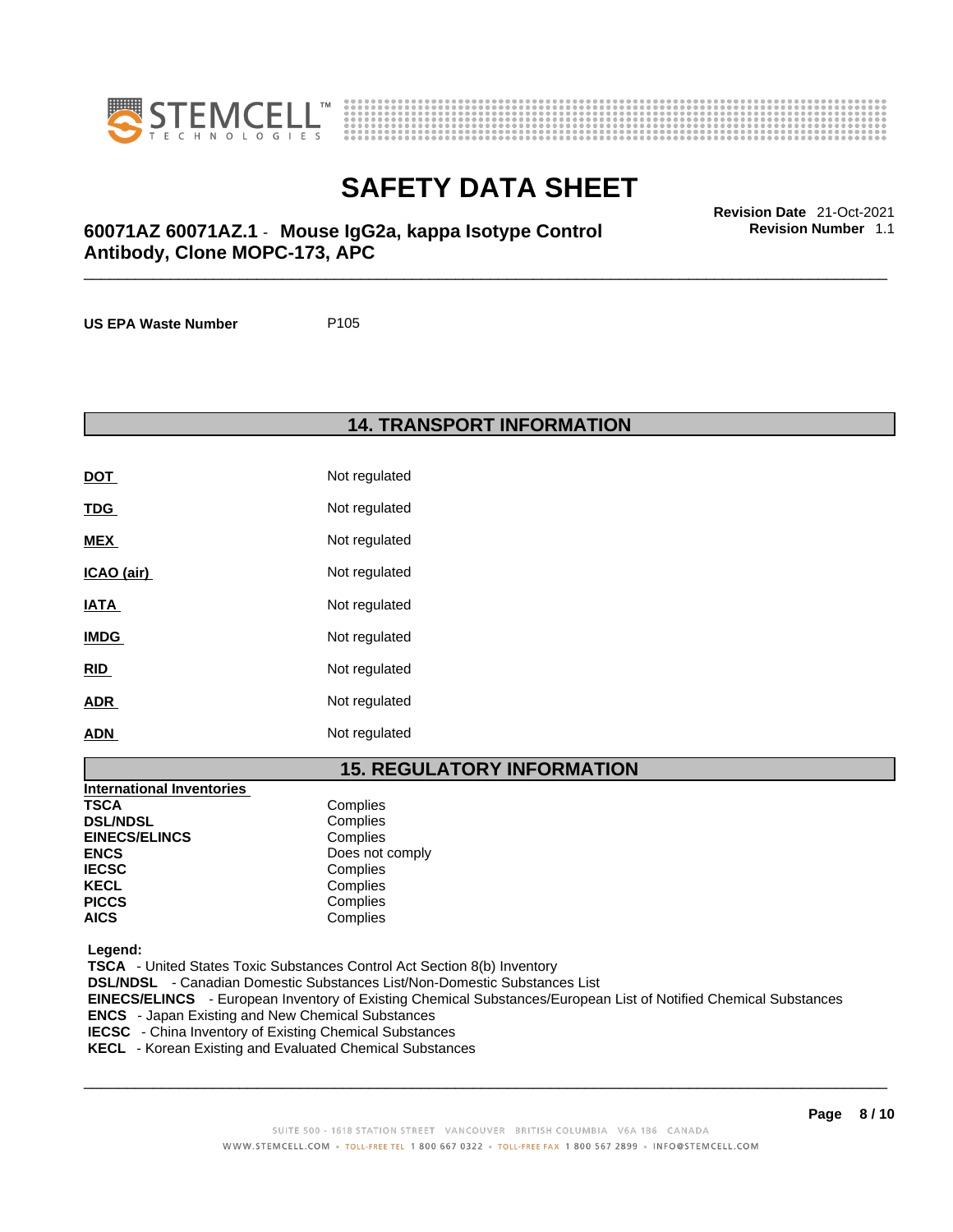



## \_\_\_\_\_\_\_\_\_\_\_\_\_\_\_\_\_\_\_\_\_\_\_\_\_\_\_\_\_\_\_\_\_\_\_\_\_\_\_\_\_\_\_\_\_\_\_\_\_\_\_\_\_\_\_\_\_\_\_\_\_\_\_\_\_\_\_\_\_\_\_\_\_\_\_\_\_\_\_\_\_\_\_\_\_\_\_\_\_\_\_\_\_ **Revision Date** 21-Oct-2021 **60071AZ 60071AZ.1** - **Mouse IgG2a, kappa Isotype Control Antibody, Clone MOPC-173, APC**

**Revision Number** 1.1

 **PICCS** - Philippines Inventory of Chemicals and Chemical Substances

 **AICS** - Australian Inventory of Chemical Substances

### **US Federal Regulations**

### **SARA 313**

Section 313 of Title III of the Superfund Amendments and Reauthorization Act of 1986 (SARA). This product does not contain any chemicals which are subject to the reporting requirements of the Act and Title 40 of the Code of Federal Regulations, Part 372.

| SARA 311/312 Hazard Categories    |    |  |
|-----------------------------------|----|--|
| Acute health hazard               | N٥ |  |
| <b>Chronic Health Hazard</b>      | No |  |
| <b>Fire hazard</b>                | No |  |
| Sudden release of pressure hazard | No |  |
| <b>Reactive Hazard</b>            | No |  |

### **CWA (Clean WaterAct)**

This product does not contain any substances regulated as pollutants pursuant to the Clean Water Act (40 CFR 122.21 and 40 CFR 122.42).

### **CERCLA**

This material, as supplied, does not contain any substances regulated as hazardous substances under the Comprehensive Environmental Response Compensation and Liability Act (CERCLA) (40 CFR 302) or the Superfund Amendments and Reauthorization Act (SARA) (40 CFR 355). There may be specific reporting requirements at the local, regional, or state level pertaining to releases of this material.

### **US State Regulations**

#### **California Proposition 65**

This product does not contain any Proposition 65 chemicals.

### **U.S. State Right-to-Know Regulations**

#### **US State Regulations**

| Chemical name            | New Jersey | <b>Massachusetts</b> | Pennsylvania |
|--------------------------|------------|----------------------|--------------|
| Water                    |            |                      |              |
| 7732-18-5                |            |                      |              |
| Sodium Phosphate Dibasic |            |                      |              |
| 7558-79-4                |            |                      |              |
| Sodium Azide             |            |                      |              |
| 26628-22-8               |            |                      |              |